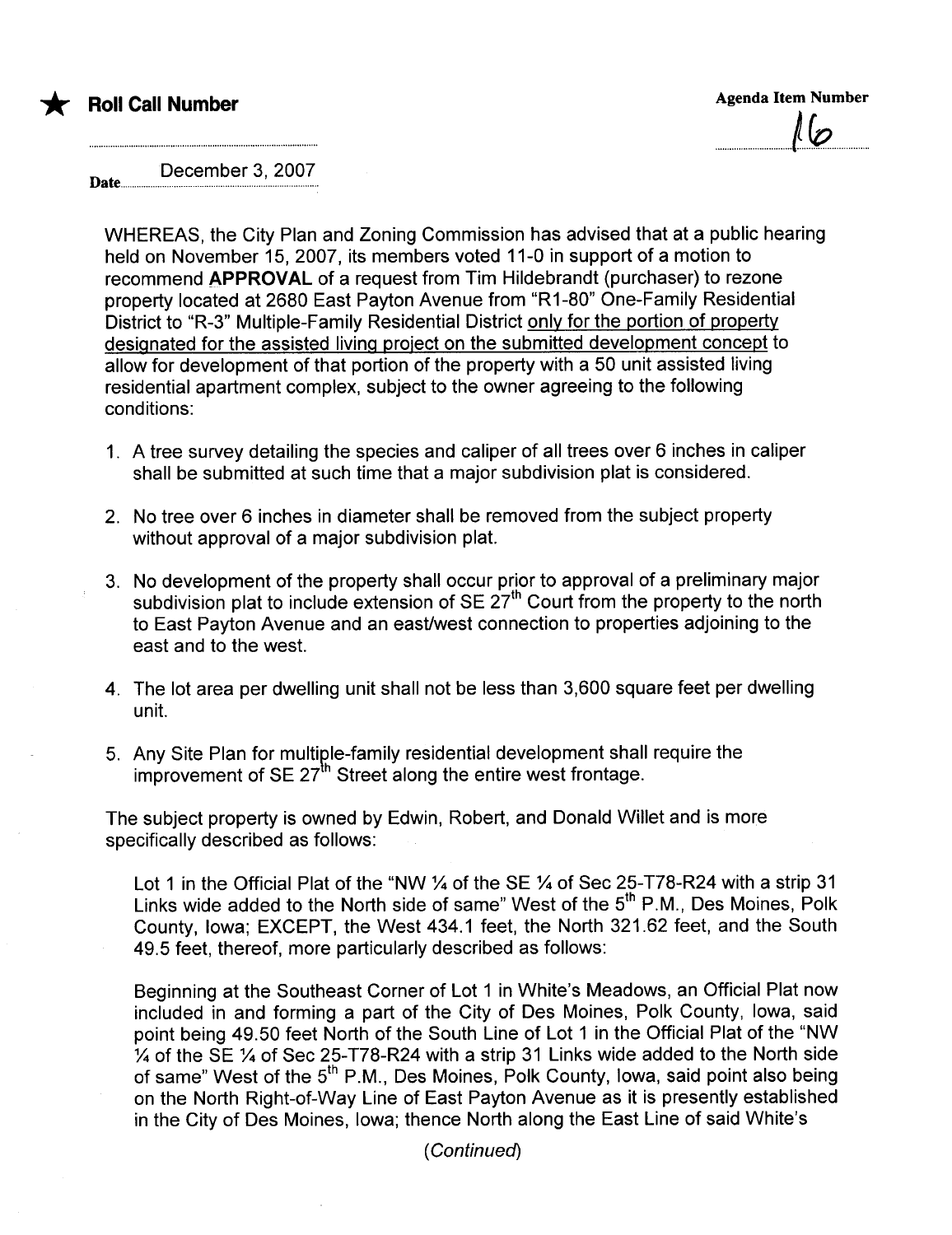



..............................0....................

December 3, 2007

Meadows a distance of 965.4 feet, more or less, to the South Line of the North 321.62 feet of Lot 1 in the Official Plat of said "NW % of the SE % of Sec 25-T78- R24 with a strip 31 Links wide added to the North side of same"; thence, East along the South Line of the North 321.62 feet of Lot 1 in the Official Plat of said "NW % of the SE % of Sec 25-T78-R24 with a strip 31 Links wide added to the North side of same" a distance of 863.5 feet, more or less, to the West Line of Lot 3 in the Official Plat of said "NW % of the SE % of Sec 25-T78-R24 with a strip 31 Links wide added to the North side of same"; thence, South along the West Line of said Lot 3 a distance of 551.9 feet, more or less, to the Northeast Corner of Lot 2 in the Official Plat of said "NW 1/4 of the SE 1/4 of Sec 25-T78-R24 with a strip 31 Links wide added to the North side of same"; thence, Southwesterly along the Northerly Line of said Lot 2 a distance of 730.3 feet, more or less, to the Northwest Corner of said Lot 2; thence, South along the West Line of said Lot 2 a distance of 223.1 feet, more or less, to the North Right-of-Way Line of said East Payton Avenue; thence, West along the North Right-of-Way Line of said East Payton Avenue and along a line parallel with and 49.5 feet North of the South Line of Lot 1 in the Official Plat of said "NW  $\frac{1}{4}$  of the SE  $\frac{1}{4}$  of Sec 25-T78-R24 with a strip 31 Links wide added to the North side of same" a distance of 152.7 feet, more or less, to the Point of Beginning.

NOW THEREFORE, BE IT RESOLVED, by the City Council of the City of Des Moines, Iowa, as follows:

1. That the meeting of the City Council at which the proposed rezoning is to be considered shall be held in the Council Chambers, City Hall, Des Moines, Iowa at 5:00 p.m. on December 17,2007, at which time the City Council will hear both those who oppose and those who favor the proposaL.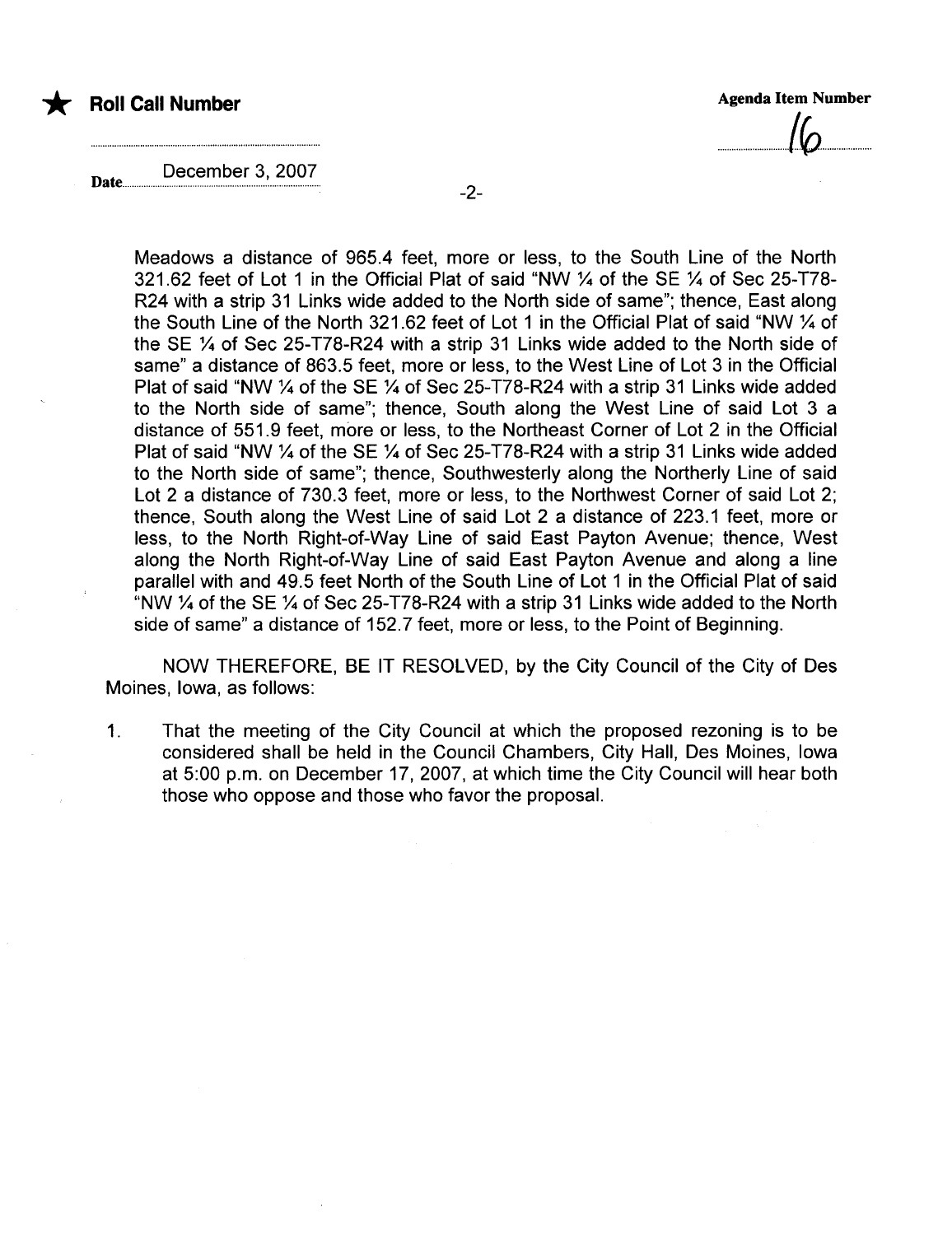| <b>XRoll Call Number</b> |  |  |
|--------------------------|--|--|

Agenda Item Number  $I$ 

December 3, 2007

Date -3-

2. That the City Clerk is hereby authorized and directed to cause notice of said proposal in the accompanying form to be given by publication once, not less than seven (7) days and not more than twenty (20) days before the date of hearing, all as specified in Section 362.3 and Section 414.4 of the Iowa Code.

MOVED by \_\_\_\_\_\_\_\_\_\_\_\_\_\_\_\_\_\_\_\_\_\_\_\_\_\_\_\_\_ to adopt.

FORM APPROVED:

Roger<sup>K</sup>. Brown  $R_{opt}/L$  (Scorn

Assistant City Attorney

(ZON2007-00184)

| <b>COUNCIL ACTION</b> | <b>YEAS</b> | <b>NAYS</b> | <b>PASS</b> | <b>ABSENT</b>   | <b>CERTIFICATE</b>                                                                                   |
|-----------------------|-------------|-------------|-------------|-----------------|------------------------------------------------------------------------------------------------------|
| <b>COWNIE</b>         |             |             |             |                 |                                                                                                      |
| <b>COLEMAN</b>        |             |             |             |                 | I, DIANE RAUH, City Clerk of said City hereby                                                        |
| <b>HENSLEY</b>        |             |             |             |                 | certify that at a meeting of the City Council of<br>said City of Des Moines, held on the above date, |
| <b>KIERNAN</b>        |             |             |             |                 | among other proceedings the above was adopted.                                                       |
| <b>MAHAFFEY</b>       |             |             |             |                 |                                                                                                      |
| <b>MEYER</b>          |             |             |             |                 | IN WITNESS WHEREOF, I have hereunto set my<br>hand and affixed my seal the day and year first        |
| <b>VLASSIS</b>        |             |             |             |                 | above written.                                                                                       |
| <b>TOTAL</b>          |             |             |             |                 |                                                                                                      |
| <b>MOTION CARRIED</b> |             |             |             | <b>APPROVED</b> |                                                                                                      |
|                       |             |             |             |                 |                                                                                                      |
|                       |             |             |             |                 |                                                                                                      |
|                       |             |             |             | Mayor           | <b>City Clerk</b>                                                                                    |
|                       |             |             |             |                 |                                                                                                      |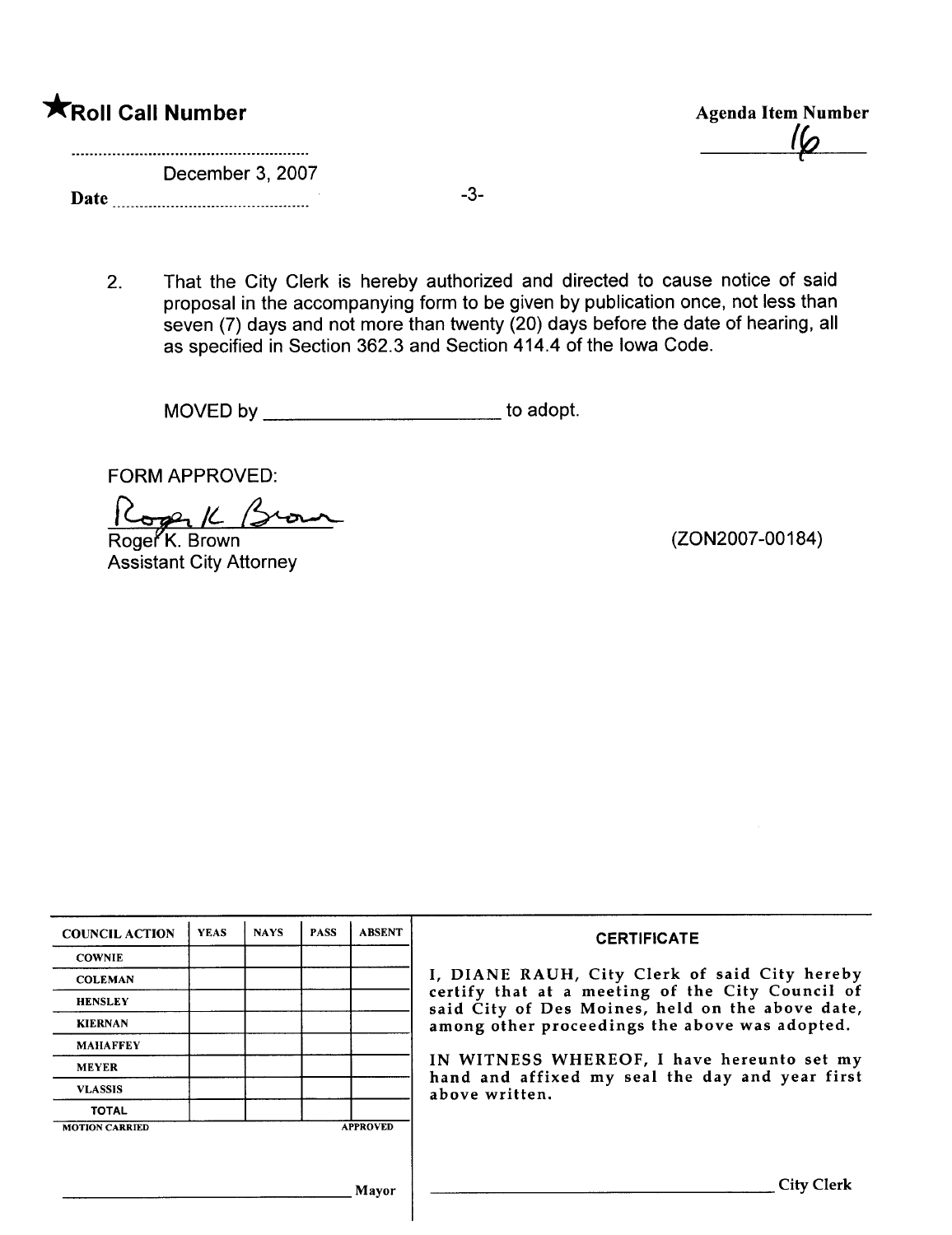| Request from Tim Hildebrandt (purchaser) to rezone property located at 2680 East |                                                           |                                                                                                                                                                                                                          |  | File #                      |                  |               |  |  |
|----------------------------------------------------------------------------------|-----------------------------------------------------------|--------------------------------------------------------------------------------------------------------------------------------------------------------------------------------------------------------------------------|--|-----------------------------|------------------|---------------|--|--|
| Payton Avenue.                                                                   |                                                           |                                                                                                                                                                                                                          |  |                             |                  | ZON2007-00184 |  |  |
| <b>Description</b><br>of Action                                                  |                                                           | Rezone property from "R1-80" One-Family Residential District to "R-3" Multiple-Family<br>Residential District, to allow for development of the property with a 50 unit assisted living<br>residential apartment complex. |  |                             |                  |               |  |  |
| 2020 Community<br><b>Character Plan</b>                                          |                                                           | ELNT: General Development Zone, Low Density Residential, Public/Semi-<br><b>Public</b>                                                                                                                                   |  |                             |                  |               |  |  |
| Horizon 2025<br><b>Transportation Plan</b>                                       |                                                           | No Planned Improvements                                                                                                                                                                                                  |  |                             |                  |               |  |  |
| <b>Current Zoning District</b>                                                   |                                                           | "R1-80" One-Family Residential District                                                                                                                                                                                  |  |                             |                  |               |  |  |
| <b>Proposed Zoning District</b>                                                  |                                                           | "R-3" Multiple-Family Residential District                                                                                                                                                                               |  |                             |                  |               |  |  |
|                                                                                  | <b>Consent Card Responses</b><br>In Favor<br>Not In Favor |                                                                                                                                                                                                                          |  |                             | Undetermined     | % Opposition  |  |  |
| Inside Area                                                                      |                                                           |                                                                                                                                                                                                                          |  |                             |                  |               |  |  |
| Outside Area                                                                     |                                                           |                                                                                                                                                                                                                          |  |                             | O                | 20%           |  |  |
| <b>Plan and Zoning</b>                                                           | $11-0$<br>Approval                                        |                                                                                                                                                                                                                          |  | Required 6/7 Vote of<br>Yes |                  |               |  |  |
| <b>Commission Action</b>                                                         | Denial                                                    |                                                                                                                                                                                                                          |  |                             | the City Council | x             |  |  |

Tim Hildebrandt - 2680 E Payton Avenue ZON2007-00184

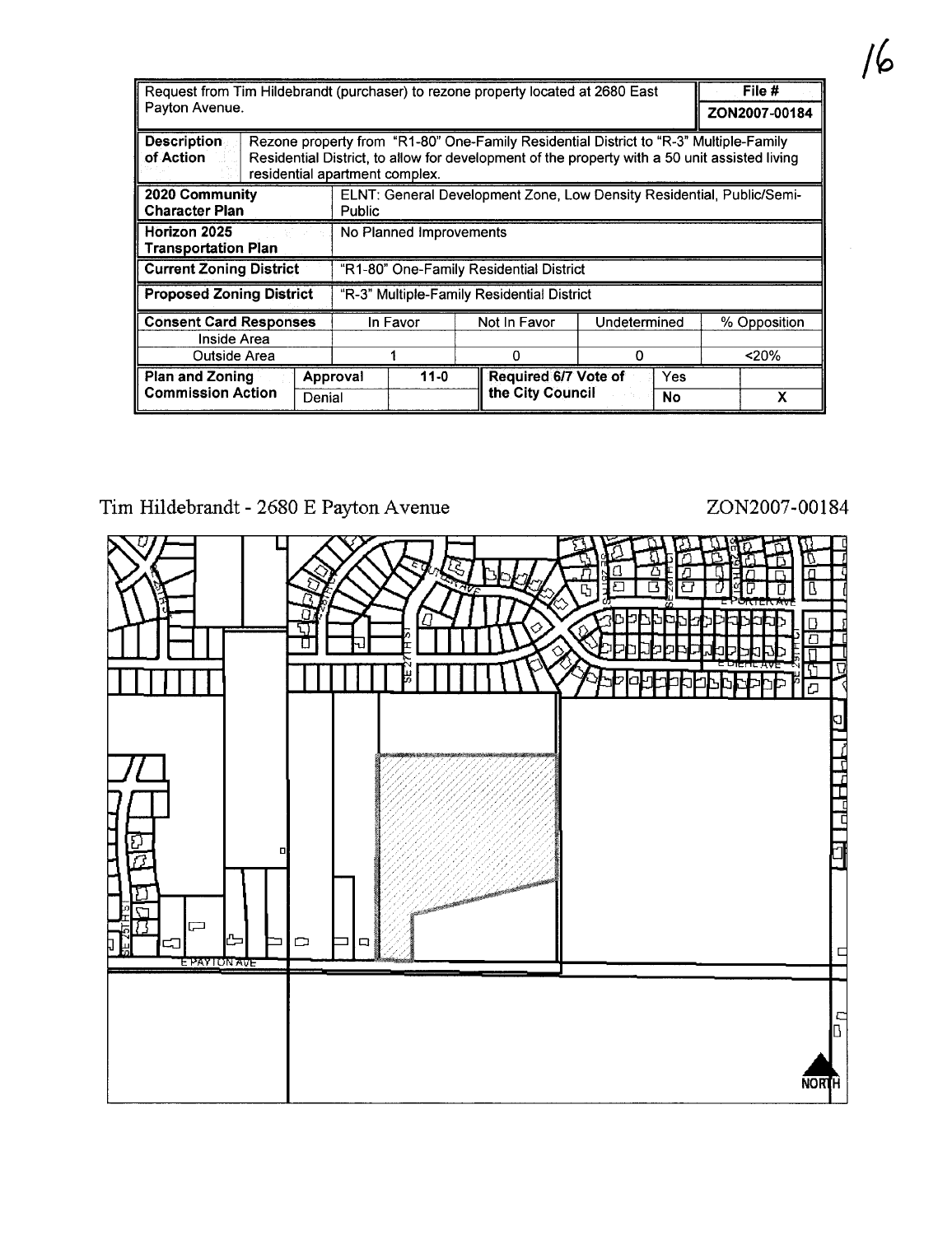| Date | $\sim$ | The same between the subsequences in the large car and | . . | <b>Contract Service</b> |
|------|--------|--------------------------------------------------------|-----|-------------------------|
|      |        |                                                        |     |                         |

| December 3, 2007 | $\land$ cenda Item $\Box$ / $\Box$ |
|------------------|------------------------------------|
|                  |                                    |

Roll Call #

Honorable Mayor and City Council City of Des Moines, Iowa

Members:

Communication from the City Plan and Zoning Commission advising that at their meeting held November 15,2007, the following action was taken:

# COMMISSION RECOMMENDATION:

|                                                                                                               | After public hearing, the members voted 11-0 as follows: |     |             |      |        |  |  |  |
|---------------------------------------------------------------------------------------------------------------|----------------------------------------------------------|-----|-------------|------|--------|--|--|--|
|                                                                                                               | <b>Commission Action:</b>                                | Yes | <b>Nays</b> | Pass | Absent |  |  |  |
|                                                                                                               | Leisha Barcus                                            | X   |             |      |        |  |  |  |
| CITY OF DES MOINES                                                                                            | David Cupp                                               | Х   |             |      |        |  |  |  |
|                                                                                                               | <b>Shirley Daniels</b>                                   | Χ   |             |      |        |  |  |  |
|                                                                                                               | Dann Flaherty                                            | Χ   |             |      |        |  |  |  |
|                                                                                                               | <b>Bruce Heilman</b>                                     |     |             |      | X      |  |  |  |
| CITY PLAN AND ZONING COMMISSION<br>ARMORY BUILDING<br>602 ROBERT D. RAY DRIVE<br>DES MOINES, IOWA 50309 –1881 | Jeffrey Johannsen                                        |     |             |      | X      |  |  |  |
|                                                                                                               | Greg Jones                                               | X   |             |      |        |  |  |  |
| (515) 283-4182                                                                                                | <b>Frances Koontz</b>                                    |     |             |      | X      |  |  |  |
| ALL-AMERICA CITY                                                                                              | Kaye Lozier                                              | Х   |             |      |        |  |  |  |
| 1949 1976 1981                                                                                                | Jim Martin                                               | Χ   |             |      |        |  |  |  |
| 2003                                                                                                          | <b>Brian Millard</b>                                     |     |             |      | X      |  |  |  |
|                                                                                                               | <b>Mike Simonson</b>                                     | X   |             |      |        |  |  |  |
|                                                                                                               | <b>Kent Sovern</b>                                       | Χ   |             |      |        |  |  |  |
|                                                                                                               | Tim Urban                                                | Χ   |             |      |        |  |  |  |
|                                                                                                               | Marc Wallace                                             | Χ   |             |      |        |  |  |  |

APPROVAL of a request from Tim Hildebrandt (purchaser) to amend the Des Moines' 2020 Community Character Plan land use designation for property located at 2680 East Payton Avenue from Public/Semi-Public and Easter Lake New Town Plan General Development Zone, Low-Density Residential to Low/Medium Density Residential, only for the portion of property designated for the assisted living project on the submitted development concept. (21-2007 -4.19)

By separate motion, Commissioners recommended APPROVAL of a request to rezone subject property from "R1-80" One-Family Residential District to "R-3" Multiple-Family Residential District only for the portion of property designated for the assisted living project on the submitted development concept, to allow for development of that portion of the property with a 50 unit assisted living residential apartment complex, subject to the owner agreeing to the following conditions: (ZON2007 -00184)

- 1, A tree survey detailing the species and caliper of all trees over 6 inches in caliper shall be submitted at such time that a major subdivision plat is considered.
- 2. No tree over 6 inches in diameter shall be removed from the subject property without approval of a major subdivision plat.

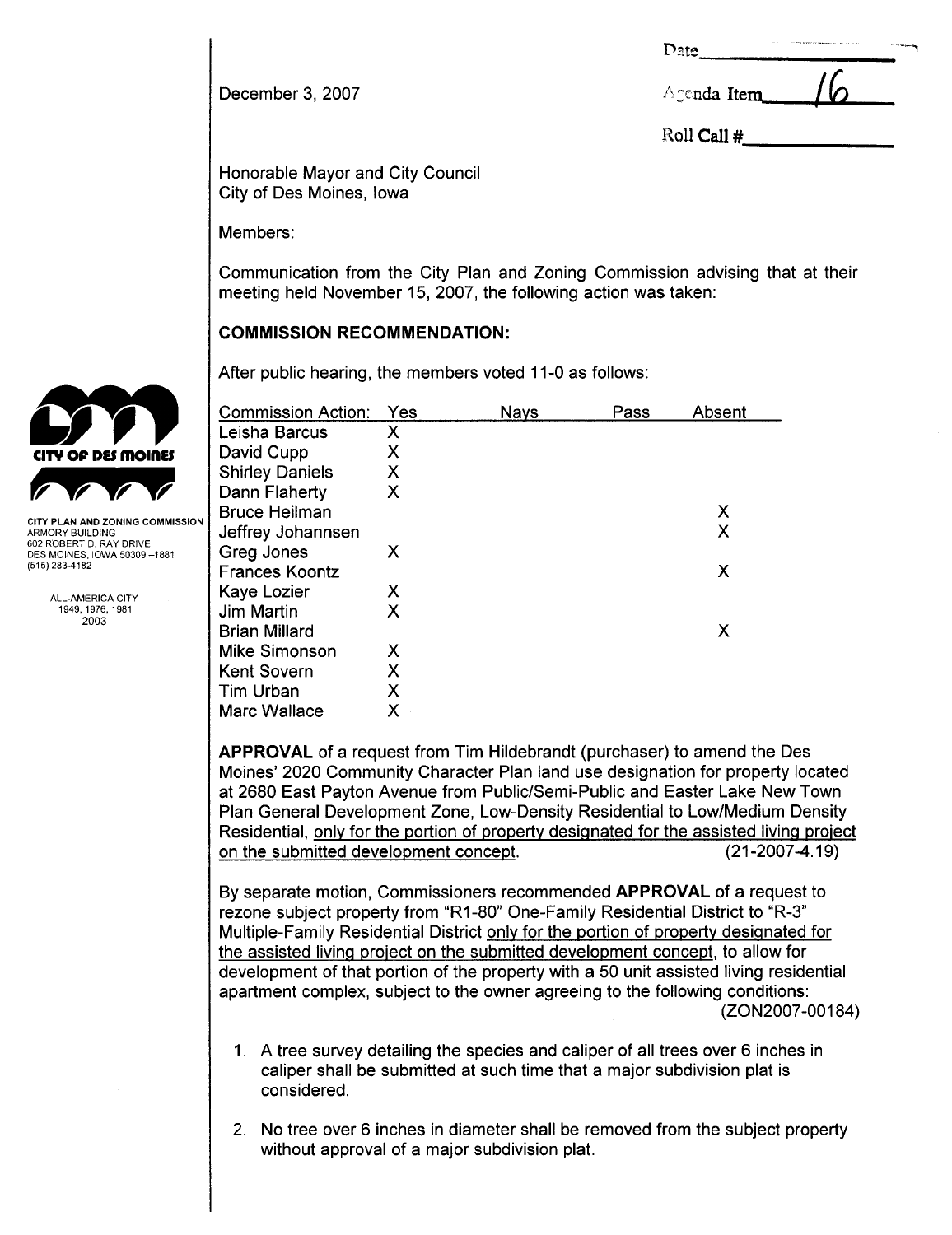- 3. No development of the property shall occur prior to approval of a preliminary major subdivision plat to include extension of  $SE 27<sup>th</sup>$  Court from the property to the north to East Payton Avenue and an east/west connection to properties adjoining to the east and to the west.
- 4. The lot area per dwelling unit shall not be less than 3,600 square feet per dwelling unit.
- 5. Any Site Plan for multiple-family residential development shall require the improvement of SE 27<sup>th</sup> Street along the entire west frontage.

Written Responses 1 In Favor o In Opposition

This item would not require a 6/7 vote of City Council.

## STAFF RECOMMENDATION AND BASIS FOR APPROVAL

Part A) Staff recommends that the requested rezoning be found not in conformance with the Des Moines' 2020 Community Character Plan.

Part B) Staff recommends denial of the requested amendment to the Des Moines' 2020 Community Character Plan. Staff recommends approval of an amendment to the Des Moines' 2020 Community Character Plan to revise the future land use designation from Public/Semi-Public and Easter Lake New Town Plan General Development Zone, Low-Density Residential to Low/Medium Density Residential, only for the portion of property designated for the assisted living project on the submitted development concept.

Part C) Staff recommends approval of the requested rezoning subject to the owner agreeing to the following conditions:

- 1. A tree survey detailing the species and caliper of all trees over 6 inches in caliper shall be submitted at such time that a major subdivision plat is considered.
- 2, No tree over 6 inches in diameter shall be removed from the subject property without approval of a major subdivision plat.
- 3, No development of the property shall occur prior to approval of a preliminary major subdivision plat to include extension of SE 27<sup>th</sup> Court from the property to the north to East Payton Avenue and an east/west connection to properties adjoining to the east and to the west.
- 4. The lot area per dwelling unit shall not be less than 3,600 square feet per dwelling unit.
- 5. Any Site Plan for multiple-family residential development shall require the improvement of SE  $27<sup>th</sup>$  Street along the entire west frontage.

# STAFF REPORT

## i. GENERAL INFORMATION

1. Purpose of Request: Development of the property with a single-story assisted living project with 50 units in the first phase of development. A development concept submitted by the applicant indicates an extension of SE  $27<sup>th</sup>$  Court from East Payton to the Tobis Park Estates single-family PUD to the north. Eighty-foot wide single-family lot development is conceptually proposed to the north of the proposed assisted living project.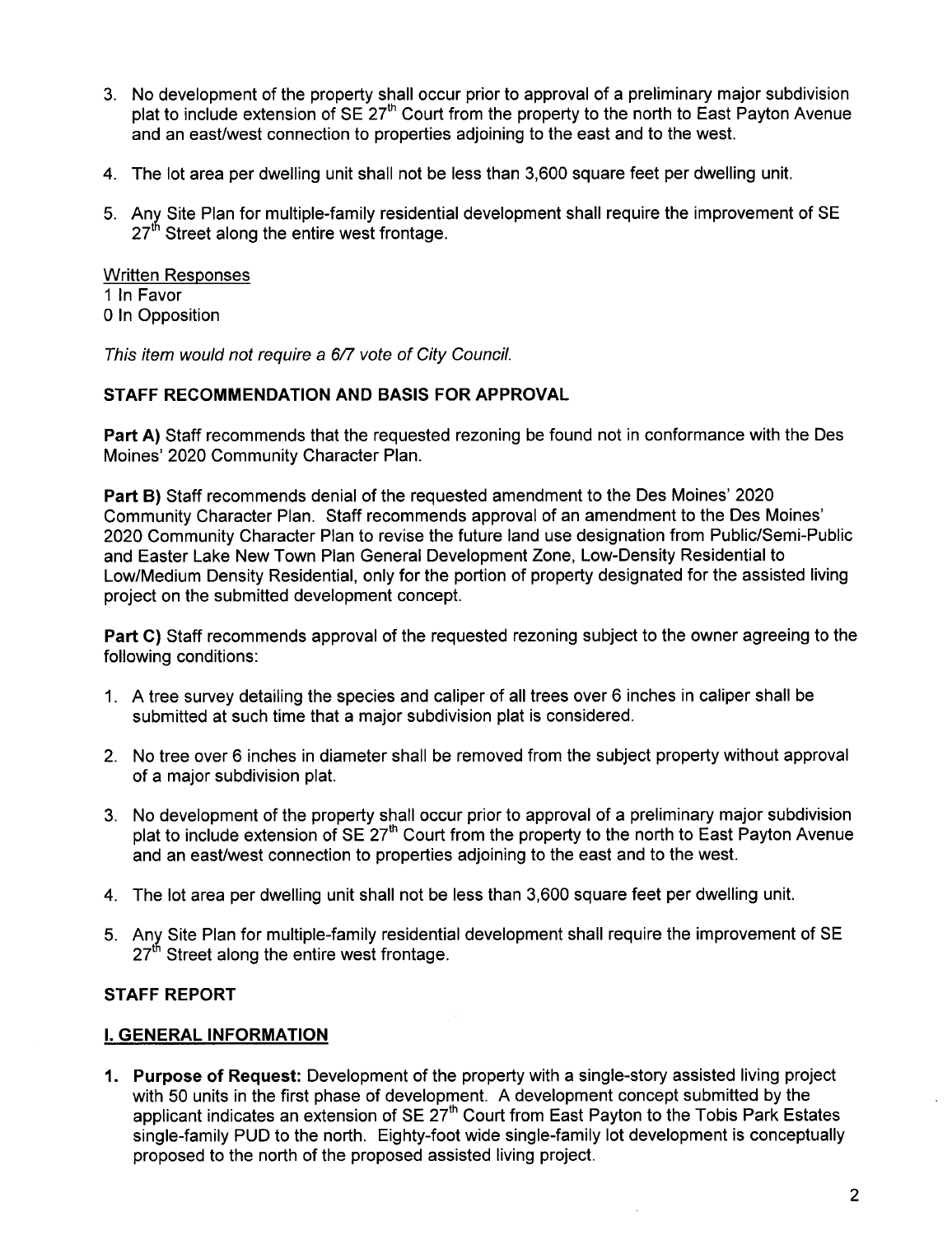The developer had previously obtained approval of a rezoning, subdivision, and Site Plan for a similar project at 5550 SE  $14<sup>th</sup>$  Street, but the purchase of the land was not completed.

- 2. Size of Site: 13.8 acres with 12,1 acres for multiple-family
- 3. Existing Zoning (site): ""R1-80" One-Family Residential District.
- 4. Existing Land Use (site): Undeveloped agricultural land.
- 5. Adjacent Land Use and Zoning:

North - "PUD" (Tobis Park Estates), Uses are single-family dwellings.

South  $-$  "R1-80", Uses are agricultural.

East - "R1-80", Uses are agricultural.

 $West - "R1-80"$ , Uses are single-family residential acreages.

- 6. General Neighborhood/Area Land Uses: The subject property is located in the Easter Lake New Town area which is currently a transition of new mixed densities of residential development to rural acreage and agricultural uses.
- 7. Applicable Recognized Neighborhood(s): Easter Lake Area Neighborhood.
- 8. Relevant Zoning History: N/A.
- 9. 2020 Community Character Land Use Plan Designation(s): Easter Lake New Town Plan General Development Zone Low Density Residential, Public/Semi-Public and Low Density **Residential**
- 10. Applicable Regulations: The Commission reviews all proposals to amend zoning boundaries or regulations within the City of Des Moines, Such amendments must be in conformance with the comprehensive plan for the City and designed to meet the criteria in 414.3 of the Iowa Code, The Commission may make recommendations to the City Council on conditions to be made in addition to the existing regulations so long as the subject property owner agrees to them in writing. The recommendation of the Commission will be forwarded to the City CounciL.

## II. ADDITIONAL APPLICABLE INFORMATION

- 1. Natural Site Features: The subject property is predominantly tilled agricultural land with heavy fence line vegetation along the western boundary and some vegetation growth along the drainage way that comprises the southeastern boundary. The respective City Code chapters require that mature trees are to be identified on any Subdivision Plat or Site Plan submitted for approval. Staff recommends that the applicant agree not to remove any trees from the subject property prior to approval of such documents and that a tree survey detailing the species and caliper of all trees over 6 inches in caliper be submitted at such time that a plat is considered.
- 2. Drainage/Grading: A majority of the subject property drains to the south and east into an existing open drainage creek. Some of the northern portion of the property drains generally toward the north. Grading/soil erosion protection plans and storm water management plans in accordance with the respective Ordinances are required with any Subdivision Plat or Site Plan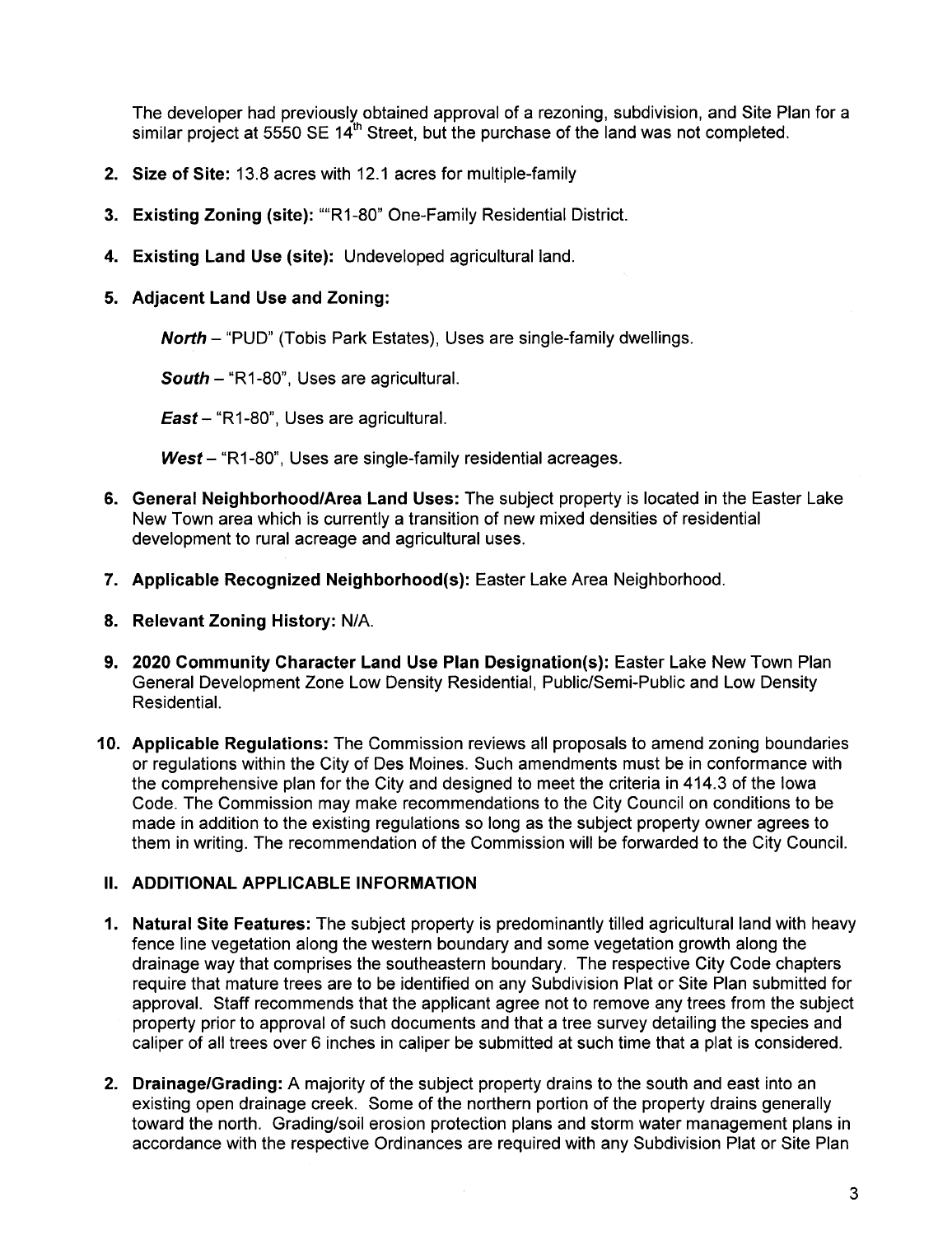submitted. Public storm sewer improvements will be required of the developer with any major plat or site plan development of the property.

- 3. Utilities: Sanitary sewer is available from the north and southeast. Water mains are available in East Payton Avenue to the south and SE 27<sup>th</sup> Court to the north. Public water main to connect these existing mains will be required with full development of the subject property.
- 4. Landscaping & Buffering: Any proposed assisted living complex will require landscaping in accordance with the Des Moines' Landscaping Standards as part of a Site Plan reviewed by the Commission under the design guidelines for multiple-family residential development.
- 5. Traffic/Street System: The subject property is an essential piece to providing a north/south connector from East Payton Avenue for the greater surrounding neighborhood area. Staff recommends that any development of the subject property require a preliminary major subdivision plat involving the extension of  $SE 27<sup>th</sup>$  Court from East Payton Avenue to connect with the stubbed end in the "Tobis Park Estates" PUD to the north. This plat should also provide an east/west local street to provide connection to future developments to the east and west. The submitted development concept indicates the future intention for these streets,
- 6. Access or Parking: Parking for any assisted living complex will be reviewed with the Site Plan by the Commission under design guidelines for multiple-family residential development. Assisted living requires a minimum of one space per four dwelling units plus one space per two employees on the maximum working shift.
- 7. 2020 Community Character Plan: In order to allow for the proposed rezoning, the future land use designations must be amended, The proposed "R-3" rezoning would require Medium Density Residential if it is to remain at 2,500 square feet of lot area per unit. This would permit approximately 210 units on the proposed 12.1 acre parcel. Staff believes that densities at approximately 3,600 square feet per acre are more appropriate based on the surrounding single-family development and the proposed surrounding residential densities. This would allow a Limited "R-3" rezoning to be found in conformance with Low/Medium Density Residential up to 12 units per acre or approximately 145 units with the build out of the conceptual multiple-family parceL.

The submitted development concept indicates an 80 foot wide single-family lot development north of the assisted living development parcel. Staff does not believe that the future land use designation or zoning should be amended for this area, as the existing designations will allow development under the submitted concept.

8. Urban Design: A site plan, as well as architectural design and materials, for any assisted living project will be reviewed under the design guidelines for multiple-family residential development by the Commission with a required Site Plan.

## SUMMARY OF DISCUSSION

Jason Van Essen: Presented staff report and recommendation. Noted this project would return to the Commission for review of the multi-family design guidelines. Explained the project to be for senior housing.

Mike LudwiQ: Noted in addition to the multi-family site plan a preliminary plat for the entire property would return to the Commission for review. Issues relative to street extensions would be addressed at that time.

# CHAIRPERSON OPENED THE PUBLIC HEARING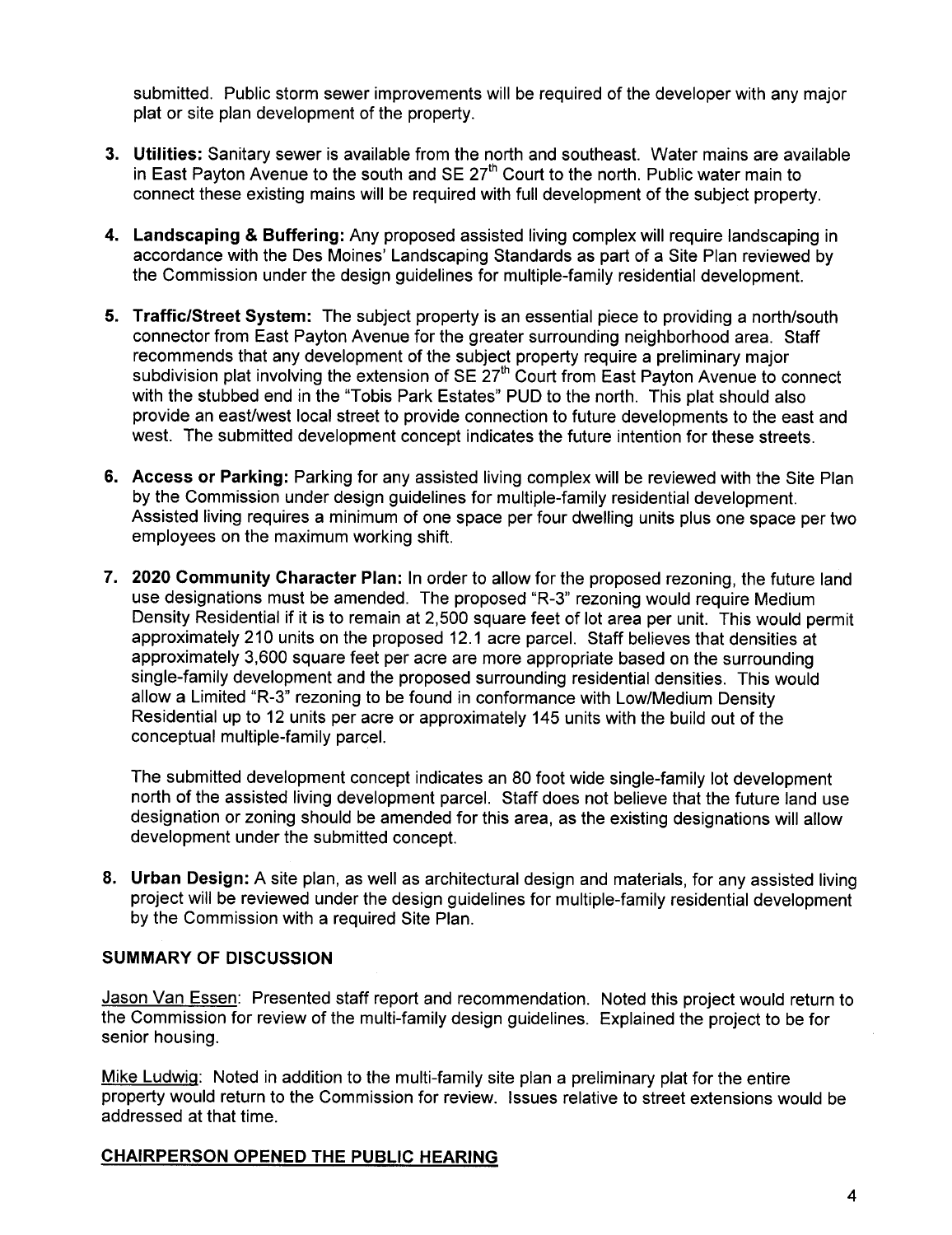Jim Bollard, President of the Easter Lake Neighborhood Association: Thought the project was good but expressed concern about creeping R-3 with higher density development that has been increasing in the Easter Lake area, but was glad to see a lot of green space and a single story building; felt a senior housing project to be preferable to the townhomes and condos that have been cropping up. In general they like the way the project looks and the green space, but they don't like the zoning,

David Cupp: Asked if the project would be limited to senior citizens.

Mike LudwiQ: Noted it is assisted living but will not be limited to senior citizens.

## CHAIRPERSON CLOSED THE PUBLIC HEARING

Jim Martin: Moved staff recommendation for A to find the zoning request not in conformance with the existing 2020 Community Character Plan.

Motion passed 11-0.

Jim Martin: Moved staff recommendation for B&C to amend the Comprehensive Plan and zoning for the assisted living portion of the property only.

Motion passed 11-0.

Respectfully submitted,

Michael Ludwig, AICP

Planning Administrator

MGL:dfa

Attachment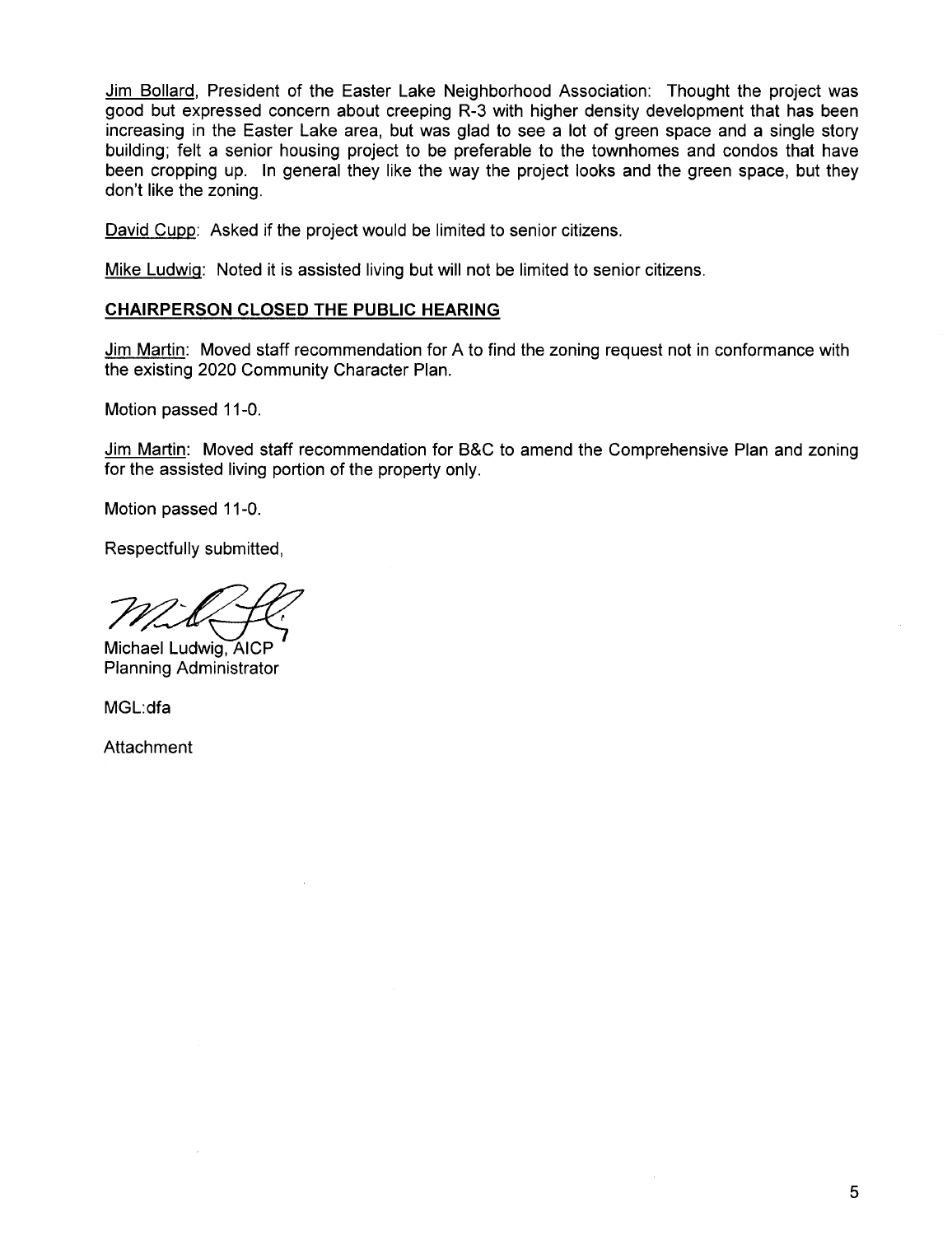I would like to voice my concerns regarding putting more multiple-family on Payton. Recently LaMar Koethe approached the board to rezone several acres on Payton and Army post from R1-80 to Multiple-Family, R1-70 and commercial. None of the R1-80 remained as it was all changed to multiple families, commercial and R1-70. i am concerned that we already have an over saturated multiple family area.

Currently there is a Senior Living at 3721 Indianola Avenue with 100 apartments and John Mauro is proposing another 80 apartments for seniors on the South Side. Is there a need for all the Senior Housing?

Currently on Indianola and Payton we have many multi-family estates such as Carman, Vineyards, The Arbors and others that I don't have the names of. In the Carman Estates alone there are 179 condos, 159 townhouses and 56 duplex units, which is a total of 394 dwelling units. In Lamar's proposal there will be another 980 dwellng units. This does not include the Vineyards, Arbors or other estates on Indianola Avenue.

I am concerned about all the high-density area's requested. We currently have issues with run off and erosion in our area now and with all the construction of the high-density areas I am afraid this will become more of a problem. Also my concern is with the current high-density condos and townhouses already on Indianola and Payton that are not sellng and now they are requesting to build more. What happens when the units don't sell, will they start renting like some of the other condos in Des Moines that have not sold?

Another issue is the high volume of traffic that we will receive with all the highdensity areas. Currently on Payton there is a one-lane bridge just past 31st and Payton this will be an issue with all the traffic. Also, we are loosing a lot of the trees from all the building.

Has there been a needs analysis done for the request of all the high-density areas? Why can they not just build the single-family low-density homes that it was zoned for??? Where are the bike trails that they keep promising?

Also, we are concerned that the current area is zoned low density and there is not a lot of growth in the area. We would like to contain some of the green areas and try to keep as much of the zoning to low density.

If there is a need for more senior living on the south side of Des Moines, I would like to recommend the senior living proposal be moved to the south side of Payton, which has already been rezoned to multi-family. Also there are many areas on Army Post that could hold the Senior Living proposaL.

Thank you for letting me voice our concerns.

Robey & Penny Orewiler 3022 E. Highview Drive Des Moines, Iowa 50320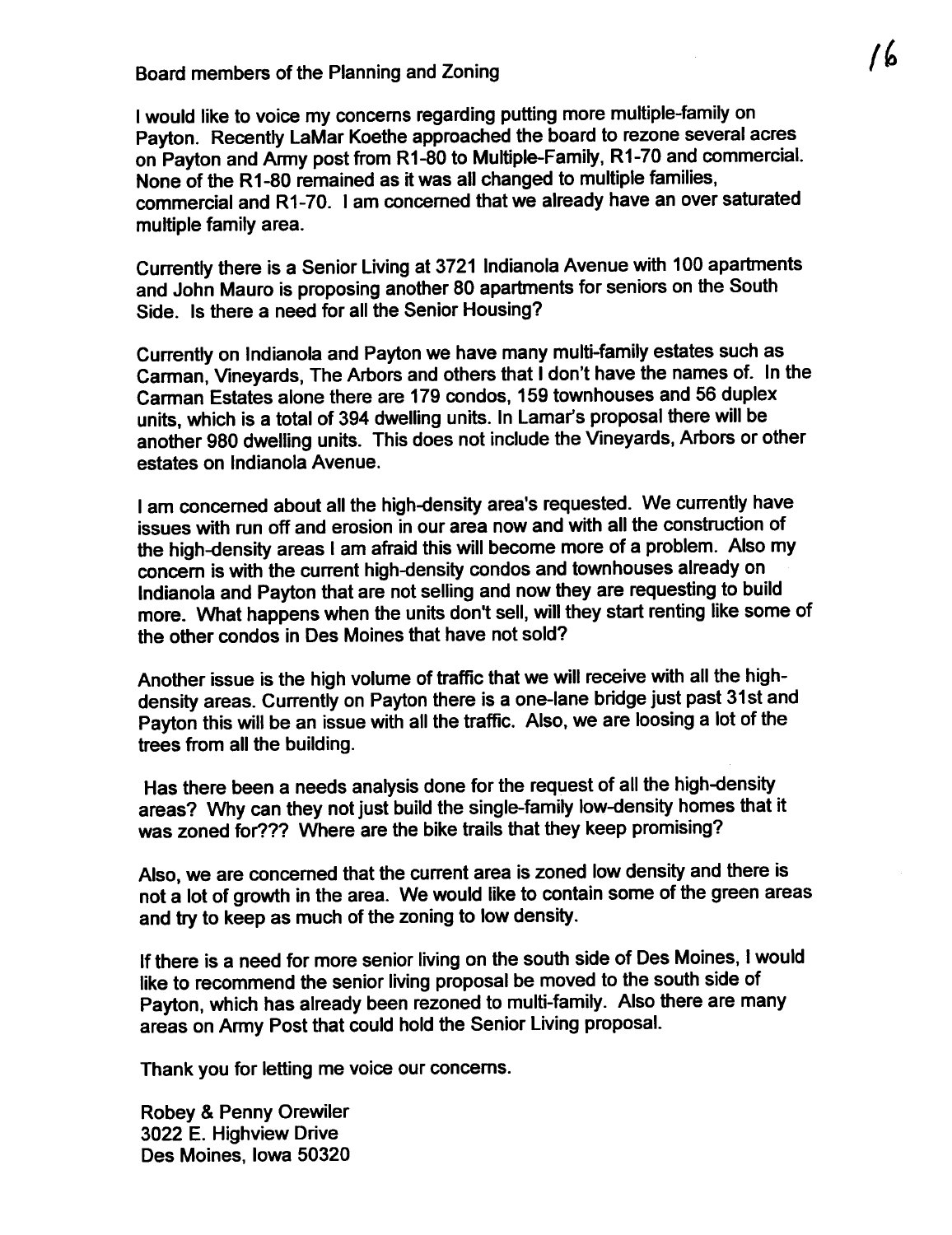2007 00184  $-12 - 0$ Itor  $\widehat{\mathbf{I}(\text{am})}$  (am not) (Circle One) RECENVED -Crozier hana NOW 4 2007 **COMMUNITY DEVELOPMENT ddress** E. Porter Are, DSM n for opposing or approving this request may be listed below: I am in favor of R-3 zoning as long as it stays for Sinicr Housing. Housing Should be part of every community/reighborhood Want the two rows of housing North of Servior Housing to remain from quality mousing, abrady exists dong E. Porter Ave.

 $\sim 34\%$